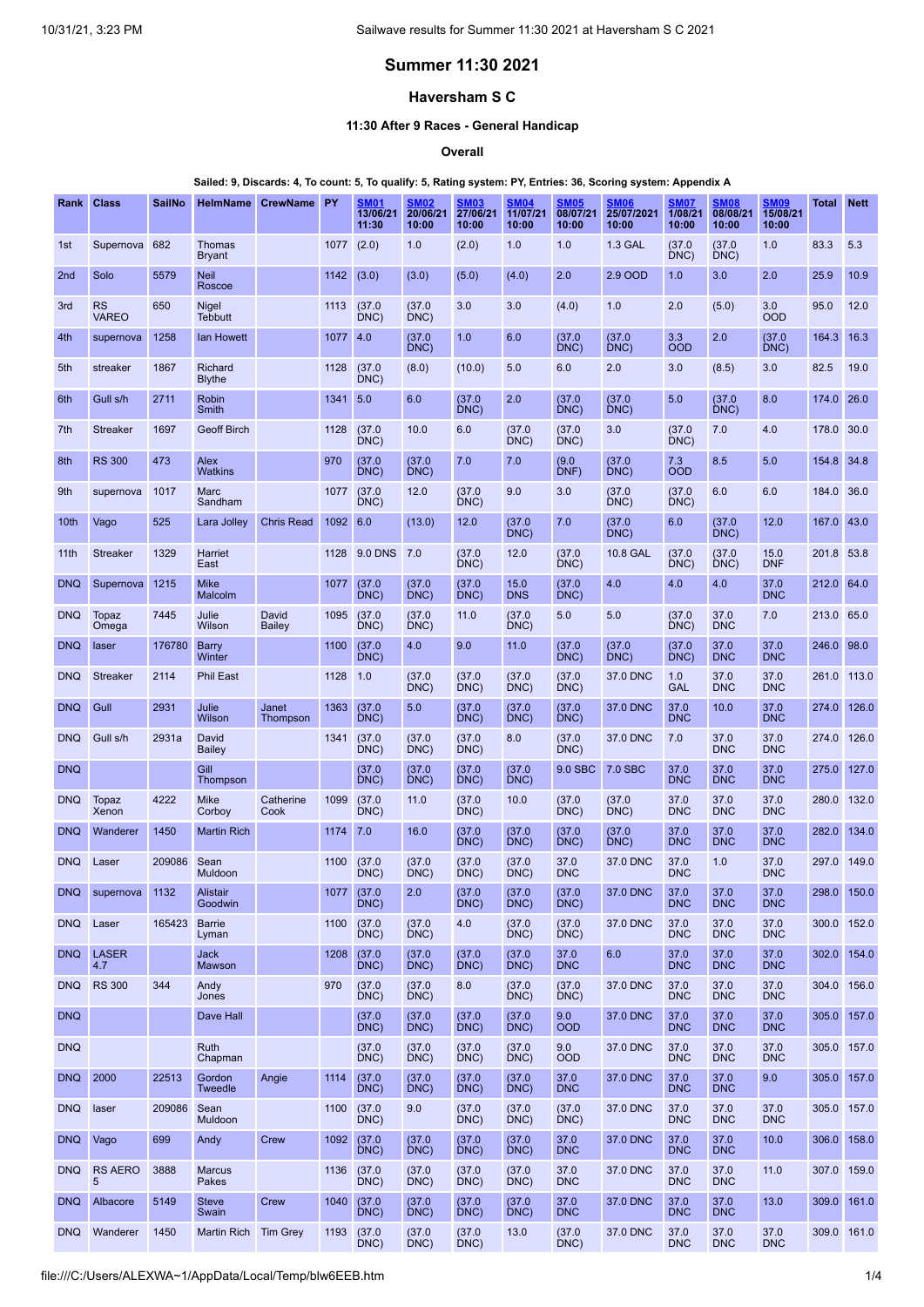10/31/21, 3:23 PM Sailwave results for Summer 11:30 2021 at Haversham S C 2021

| Rank       | <b>Class</b>       | <b>SailNo</b> | <b>HelmName</b>        | <b>CrewName</b>  | <b>PY</b> | <b>SM01</b><br>13/06/2<br>11:30 | <b>SM02</b><br>20/06/21<br>10:00 | <b>SM03</b><br>27/06/21<br>10:00 | 11/07/21<br>10:00 | <b>SM05</b><br>08/07/2<br>10:00 | <b>SM06</b><br>25/07/2021<br>10:00 | <b>SM07</b><br>1/08/21<br>10:00 | <b>SM08</b><br>08/08/21<br>10:00 | <b>SM09</b><br>15/08/21<br>10:00 | Total       | <b>Nett</b> |
|------------|--------------------|---------------|------------------------|------------------|-----------|---------------------------------|----------------------------------|----------------------------------|-------------------|---------------------------------|------------------------------------|---------------------------------|----------------------------------|----------------------------------|-------------|-------------|
| <b>DNQ</b> | fireball           |               | Sean<br>Muldoon        | Luke<br>Anderson | 1000      | (37.0)<br>DNC)                  | (37.0)<br>DNC)                   | 14.0<br><b>DNF</b>               | (37.0<br>DNC)     | (37.0)<br>DNC)                  | 37.0 DNC                           | 37.0<br><b>DNC</b>              | 37.0<br><b>DNC</b>               | 37.0<br><b>DNC</b>               | 310.0       | 162.0       |
| <b>DNQ</b> | supernova          | 1003          | Lawence<br>Hills       |                  | 1077      | (37.0)<br>DNC)                  | 14.0                             | (37.0)<br>DNC)                   | (37.0)<br>DNC)    | (37.0)<br>DNC)                  | 37.0 DNC                           | 37.0<br><b>DNC</b>              | 37.0<br><b>DNC</b>               | 37.0<br><b>DNC</b>               | 310.0 162.0 |             |
| <b>DNQ</b> | Phantum<br>Classic | 1262          | Matt<br><b>Trinder</b> |                  | 1047      | (37.0)<br>DNC)                  | 15.0                             | (37.0)<br>DNC)                   | (37.0)<br>DNC)    | (37.0)<br>DNC)                  | 37.0 DNC                           | 37.0<br><b>DNC</b>              | 37.0<br><b>DNC</b>               | 37.0<br><b>DNC</b>               | 311.0       | 163.0       |

### 2019 RYA/Club Handicaps

# **SM01 - 13/06/21 at 11:30**

### **Start: Start 1, Finishes: Place**

<span id="page-1-0"></span>

| Rank            | <b>Class</b>    | <b>SailNo</b> | <b>HelmName</b>      | <b>CrewName</b>   | PY   | <b>Elapsed</b> | Laps           | <b>Corrected</b> | <b>BCE</b> | <b>BCR</b> | <b>Points</b> |
|-----------------|-----------------|---------------|----------------------|-------------------|------|----------------|----------------|------------------|------------|------------|---------------|
| $\mathbf{1}$    | <b>Streaker</b> | 2114          | <b>Phil East</b>     |                   |      | 1128 57.32     | $\overline{4}$ | 0.51.00          | 0.00.00    | 1128       | 1.0           |
| $\overline{2}$  | Supernova       | 682           | <b>Thomas Bryant</b> |                   | 1077 | 57.14          | $\overline{4}$ | 0.53.08          | 0.02.18    | 1122.118   | 2.0           |
| 3               | Solo            | 5579          | <b>Neil Roscoe</b>   |                   |      | 1142 47.14     | 3              | 0.55.09          | 0.03.33    | 1234.744   | 3.0           |
| $\overline{4}$  | supernova       | 1258          | lan Howett           |                   | 1077 | 64.10          | $\overline{4}$ | 0.59.35          | 0.09.14    | 1258.053   | 4.0           |
| $5\overline{)}$ | Gull s/h        | 2711          | Robin Smith          |                   |      | 1341 63.07     | 3              | 1.02.45          | 0.11.49    | 1649.956   | 5.0           |
| 6               | Vago            | 525           | Lara Jolley          | <b>Chris Read</b> | 1092 | 60.16          | 3              | 1.13.35          | 0.18.30    | 1575.453   | 6.0           |
| $\overline{7}$  | Wanderer        | 1450          | <b>Martin Rich</b>   |                   | 1174 | 66.57          | $\overline{2}$ | 1.54.03          | 0.37.01    | 2625.247   | 7.0           |
| 8               | <b>Streaker</b> | 1329          | <b>Harriet East</b>  |                   | 1128 | <b>DNS</b>     | 1              |                  |            |            | 9.0           |

## **SM02 - 20/06/21 at 10:00**

<span id="page-1-1"></span>

|                |                        |               |                       | Start: Start 1, Finishes: Place |      |                |                         |                  |            |            |               |
|----------------|------------------------|---------------|-----------------------|---------------------------------|------|----------------|-------------------------|------------------|------------|------------|---------------|
| Rank           | <b>Class</b>           | <b>SailNo</b> | <b>HelmName</b>       | <b>CrewName</b>                 | PY   | <b>Elapsed</b> | Laps                    | <b>Corrected</b> | <b>BCE</b> | <b>BCR</b> | <b>Points</b> |
| 1              | Supernova              | 682           | <b>Thomas Brvant</b>  |                                 | 1077 | 51.10          | $\overline{\mathbf{4}}$ | 0.47.31          | 0.00.00    | 1077       | 1.0           |
| $\overline{2}$ | supernova              | 1132          | Alistair Goodwin      |                                 | 1077 | 51.12          | $\overline{4}$          | 0.47.32          | 0.00.02    | 1077.702   | 2.0           |
| 3              | Solo                   | 5579          | <b>Neil Roscoe</b>    |                                 | 1142 | 56.53          | $\overline{4}$          | 0.49.49          | 0.02.38    | 1197.329   | 3.0           |
| $\overline{4}$ | laser                  | 176780        | <b>Barry Winter</b>   |                                 | 1100 | 58.47          | $\overline{4}$          | 0.53.26          | 0.06.31    | 1237.322   | 4.0           |
| 5              | Gull                   | 2931          | <b>Julie Wilson</b>   | Janet Thompson                  | 1363 | 55.46          | 3                       | 0.54.33          | 0.07.12    | 1565.1     | 5.0           |
| 6              | Gull s/h               | 2711          | Robin Smith           |                                 | 1341 | 55.08          | 3                       | 0.54.49          | 0.07.21    | 1547.325   | 6.0           |
| $\overline{7}$ | <b>Streaker</b>        | 1329          | <b>Harriet East</b>   |                                 | 1128 | 47.43          | 3                       | 0.56.24          | 0.07.31    | 1339.175   | 7.0           |
| 8              | streaker               | 1867          | <b>Richard Blythe</b> |                                 | 1128 | 48.06          | 3                       | 0.56.51          | 0.07.54    | 1349.934   | 8.0           |
| 9              | laser                  | 209086        | Sean Muldoon          |                                 | 1100 | 47.25          | 3                       | 0.57.28          | 0.08.13    | 1330.756   | 9.0           |
| 10             | <b>Streaker</b>        | 1697          | <b>Geoff Birch</b>    |                                 | 1128 | 48.46          | 3                       | 0.57.39          | 0.08.34    | 1368.644   | 10.0          |
| 11             | Topaz Xenon            | 4222          | <b>Mike Corbov</b>    | <b>Catherine Cook</b>           | 1099 | 48.36          | 3                       | 0.58.58          | 0.09.26    | 1363.966   | 11.0          |
| 12             | supernova              | 1017          | Marc Sandham          |                                 | 1077 | 50.35          | 3                       | 1.02.37          | 0.12.12    | 1419.629   | 12.0          |
| 13             | Vago                   | 525           | Lara Jolley           | <b>Chris Read</b>               | 1092 | 52.44          | 3                       | 1.04.23          | 0.13.49    | 1479.969   | 13.0          |
| 14             | supernova              | 1003          | <b>Lawence Hills</b>  |                                 | 1077 | 52.48          | 3                       | 1.05.22          | 0.14.25    | 1481.84    | 14.0          |
| 15             | <b>Phantum Classic</b> | 1262          | <b>Matt Trinder</b>   |                                 | 1047 | 52.30          | 3                       | 1.06.51          | 0.15.12    | 1473.42    | 15.0          |
| 16             | Wanderer               | 1450          | <b>Martin Rich</b>    |                                 | 1174 | 44.59          | $\overline{2}$          | 1.16.38          | 0.17.06    | 1893.696   | 16.0          |

#### **SM03 - 27/06/21 at 10:00**

**Start: Start 1, Finishes: Place**

<span id="page-1-2"></span>

| Rank            | <b>Class</b>    | <b>SailNo</b> | <b>HelmName</b>       | <b>CrewName</b>   | <b>PY</b> | <b>Elapsed Laps</b> |                | <b>Corrected</b> | <b>BCE</b> | <b>BCR</b> | <b>Points</b> |
|-----------------|-----------------|---------------|-----------------------|-------------------|-----------|---------------------|----------------|------------------|------------|------------|---------------|
| 1               | supernova       | 1258          | lan Howett            |                   | 1077      | 63.49               | 6              | 0.59.15          | 0.00.00    | 1077       | 1.0           |
| $\overline{2}$  | Supernova       | 682           | <b>Thomas Bryant</b>  |                   | 1077      | 64.46               | 6              | 1.00.08          | 0.00.57    | 1093.033   | 2.0           |
| 3               | <b>RS VAREO</b> | 650           | <b>Nigel Tebbutt</b>  |                   | 1113      | 55.47               | 5              | 1.00.09          | 0.00.50    | 1129.711   | 3.0           |
| $\overline{4}$  | Laser           | 165423        | <b>Barrie Lyman</b>   |                   | 1100      | 55.43               | 5              | 1.00.47          | 0.01.24    | 1128.361   | 4.0           |
| 5               | Solo            | 5579          | <b>Neil Roscoe</b>    |                   | 1142      | 58.11               | 5              | 1.01.08          | 0.01.48    | 1178.315   | 5.0           |
| 6               | <b>Streaker</b> | 1697          | <b>Geoff Birch</b>    |                   | 1128      | 59.55               | 5              | 1.03.44          | 0.04.13    | 1213.418   | 6.0           |
| $\overline{7}$  | <b>RS 300</b>   | 473           | <b>Alex Watkins</b>   |                   | 970       | 62.58               | 6              | 1.04.55          | 0.05.29    | 1062.655   | 7.0           |
| 8               | <b>RS 300</b>   | 344           | <b>Andy Jones</b>     |                   | 970       | 55.18               | 5              | 1.08.25          | 0.07.24    | 1119.922   | 8.0           |
| 9               | laser           | 176780        | <b>Barry Winter</b>   |                   | 1100      | 63.57               | 5              | 1.09.46          | 0.09.38    | 1295.1     | 9.0           |
| 10 <sup>°</sup> | streaker        | 1867          | <b>Richard Blythe</b> |                   | 1128      | 54.19               | $\overline{4}$ | 1.12.14          | 0.09.45    | 1375.01    | 10.0          |
| 11              | Topaz Omega     | 7445          | Julie Wilson          | David Bailev      | 1095      | 56.23               | $\overline{4}$ | 1.17.14          | 0.13.08    | 1427.327   | 11.0          |
| 12              | Vago            | 525           | Lara Jolley           | <b>Chris Read</b> | 1092      | 56.33               | $\overline{4}$ | 1.17.41          | 0.13.25    | 1431.546   | 12.0          |
| 13              | fireball        |               | Sean Muldoon          | Luke Anderson     | 1000      | <b>DNF</b>          |                |                  |            |            | 14.0          |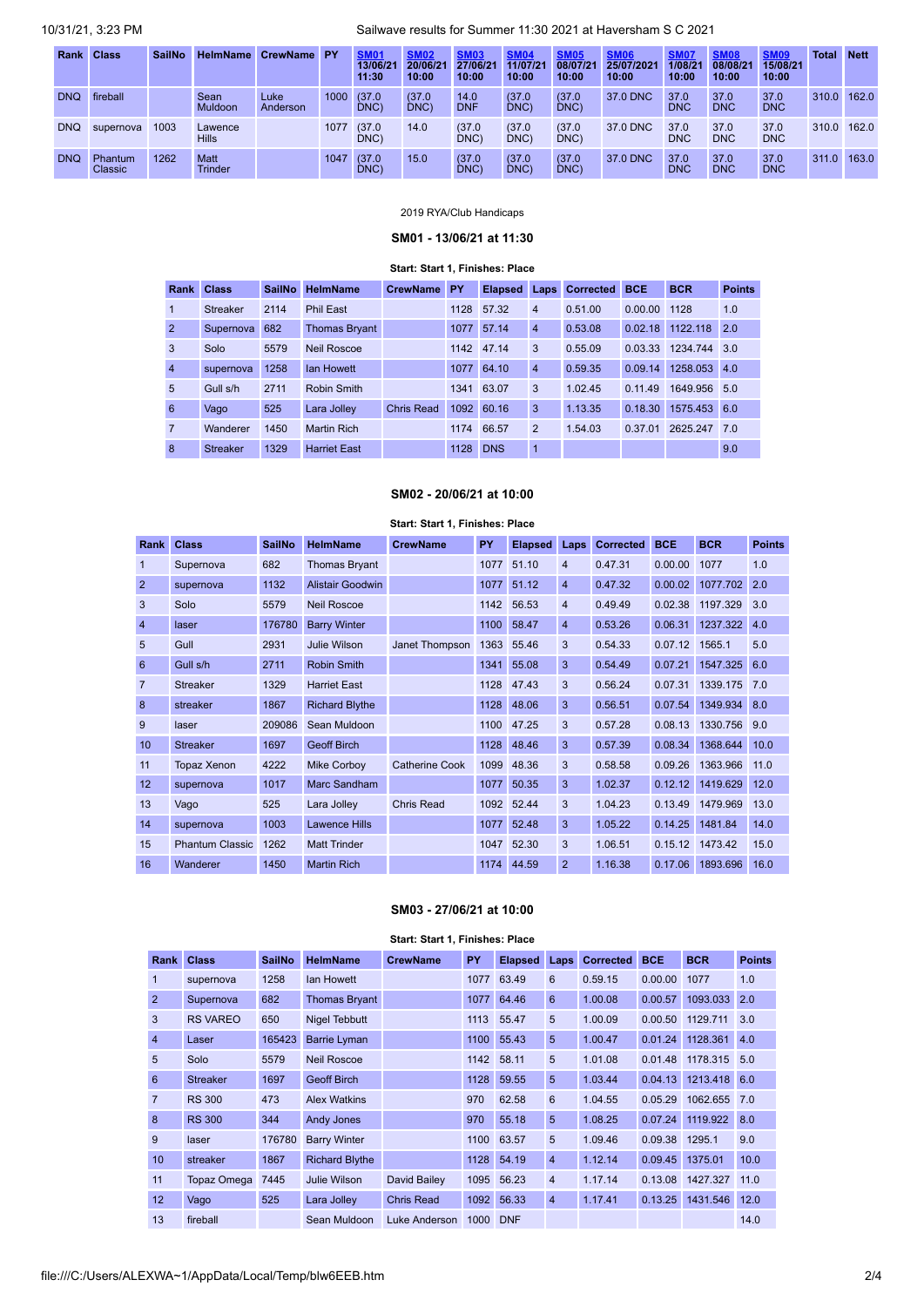# **SM04 - 11/07/21 at 10:00 Start: Start 1, Finishes: Place**

<span id="page-2-0"></span>

| Rank             | <b>Class</b>       | <b>SailNo</b> | <b>HelmName</b>       | <b>CrewName</b>       | <b>PY</b> | <b>Elapsed</b> | Laps           | <b>Corrected</b> | <b>BCE</b>      | <b>BCR</b>       | <b>Points</b> |
|------------------|--------------------|---------------|-----------------------|-----------------------|-----------|----------------|----------------|------------------|-----------------|------------------|---------------|
| 1                | Supernova          | 682           | <b>Thomas Bryant</b>  |                       | 1077      | 44.25          | 5              | 0.41.14          | 0.00.00         | 1077             | 1.0           |
| $\overline{2}$   | Gull s/h           | 2711          | Robin Smith           |                       | 1341      | 44.28          | $\overline{4}$ | 0.41.27          | 0.00.13         | 1347.765         | 2.0           |
| 3                | <b>RS VAREO</b>    | 650           | Nigel Tebbutt         |                       | 1113      | 47.17          | 5              | 0.42.29          | 0.01.23 1146.51 |                  | 3.0           |
| $\overline{4}$   | Solo               | 5579          | <b>Neil Roscoe</b>    |                       | 1142      | 49.20          | 5              | 0.43.12          |                 | 0.02.14 1196.218 | 4.0           |
| 5                | streaker           | 1867          | <b>Richard Blythe</b> |                       | 1128      | 49.56          | 5              | 0.44.16          | 0.03.25         | 1210.766         | 5.0           |
| 6                | supernova          | 1258          | lan Howett            |                       | 1077      | 48.09          | 5              | 0.44.42          |                 | 0.03.44 1167.525 | 6.0           |
| $\overline{7}$   | <b>RS 300</b>      | 473           | <b>Alex Watkins</b>   |                       | 970       | 43.28          | 5              | 0.44.49          | 0.03.28         | 1053.965         | 7.0           |
| 8                | Gull s/h           | 2931a         | David Bailey          |                       | 1341      | 48.27          | $\overline{4}$ | 0.45.10          |                 | 0.04.12 1468.499 | 8.0           |
| 9                | supernova          | 1017          | Marc Sandham          |                       | 1077      | 49.00          | 5              | 0.45.30          | 0.04.35         | 1188.135         | 9.0           |
| 10 <sup>10</sup> | <b>Topaz Xenon</b> | 4222          | Mike Corboy           | <b>Catherine Cook</b> | 1099      | 50.13          | 5              | 0.45.42          |                 | 0.04.54 1217.636 | 10.0          |
| 11               | laser              | 176780        | <b>Barry Winter</b>   |                       | 1100      | 50.56          | 5              | 0.46.18          | 0.05.34         | 1235.014         | 11.0          |
| 12               | <b>Streaker</b>    | 1329          | <b>Harriet East</b>   |                       | 1128      | 43.04          | $\overline{4}$ | 0.47.43          | 0.05.51         | 1305.332         | 12.0          |
| 13               | Wanderer           | 1450          | <b>Martin Rich</b>    | <b>Tim Grey</b>       | 1193      | 40.20          | $\overline{2}$ | 1.24.31          | 0.20.39         | 2444.972         | 13.0          |
| 14               | Supernova          | 1215          | Mike Malcolm          |                       | 1077      | <b>DNS</b>     | 5              |                  |                 |                  | 15.0          |

#### **SM05 - 08/07/21 at 10:00**

#### **Start: Start 1, Finishes: Place**

<span id="page-2-1"></span>

| <b>Rank</b>    | <b>Class</b>    | <b>SailNo</b> | <b>HelmName</b>       | <b>CrewName</b> | PY   | <b>Elapsed</b> | Laps           | <b>Corrected</b> | <b>BCE</b> | <b>BCR</b>      | <b>Points</b> |
|----------------|-----------------|---------------|-----------------------|-----------------|------|----------------|----------------|------------------|------------|-----------------|---------------|
| 1              | Supernova       | 682           | <b>Thomas Bryant</b>  |                 |      | 1077 32.00     | 3              | 0.29.43          | 0.00.00    | 1077            | 1.0           |
| $\overline{2}$ | Solo            | 5579          | <b>Neil Roscoe</b>    |                 | 1142 | 42.11          | 3              | 0.36.56          | 0.08.15    | 1419.733        | 2.0           |
| 3              | supernova       | 1017          | Marc Sandham          |                 | 1077 | 41.43          | 3              | 0.38.44          | 0.09.43    | 1404.027        | 3.0           |
| $\overline{4}$ | <b>RS VAREO</b> | 650           | <b>Nigel Tebbutt</b>  |                 | 1113 | 43.19          | 3              | 0.38.55          | 0.10.15    | 1457.877        | 4.0           |
| 5              | Topaz Omega     | 7445          | Julie Wilson          | David Bailey    |      | 1095 44.01     | 3              | 0.40.12          | 0.11.29    | 1481.436        | 5.0           |
| 6              | streaker        | 1867          | <b>Richard Blythe</b> |                 | 1128 | 33.14          | $\overline{2}$ | 0.44.12          | 0.10.53    | 1677.764        | 6.0           |
| $\overline{7}$ | Vago            | 525           | Lara Jollev           | Chris Read      |      | 1092 50.40     | 3              | 0.46.24          |            | 0.18.13 1705.25 | 7.0           |
| 8              | <b>RS 300</b>   | 473           | <b>Alex Watkins</b>   |                 | 970  | <b>DNF</b>     |                |                  |            |                 | 9.0           |
| 8              |                 |               | <b>Gill Thompson</b>  |                 |      | <b>SBC</b>     |                |                  |            |                 | 9.0           |
| 8              |                 |               | Dave Hall             |                 |      | <b>OOD</b>     |                |                  |            |                 | 9.0           |
| 8              |                 |               | <b>Ruth Chapman</b>   |                 |      | <b>OOD</b>     |                |                  |            |                 | 9.0           |

### **SM06 - 25/07/2021 at 10:00**

### **Start: Start 1, Finishes: Place**

<span id="page-2-2"></span>

| Rank           | <b>Class</b>       | <b>SailNo</b> | <b>HelmName</b>       | <b>CrewName</b> | PY   | <b>Elapsed</b> | Laps           | <b>Corrected</b> | <b>BCE</b> | <b>BCR</b> | <b>Points</b> |
|----------------|--------------------|---------------|-----------------------|-----------------|------|----------------|----------------|------------------|------------|------------|---------------|
| 1              | <b>RS VAREO</b>    | 650           | <b>Nigel Tebbutt</b>  |                 | 1113 | 44.24          | 3              | 0.39.54          | 0.00.00    | 1113       | 1.0           |
| $\overline{2}$ | Supernova          | 682           | <b>Thomas Bryant</b>  |                 | 1077 | <b>GAL</b>     |                |                  |            |            | 1.3           |
| 3              | streaker           | 1867          | <b>Richard Blythe</b> |                 |      | 1128 45.46     | 3              | 0.40.34          | 0.00.46    | 1147.259   | 2.0           |
| $\overline{4}$ | Solo               | 5579          | <b>Neil Roscoe</b>    |                 | 1142 | <b>OOD</b>     |                |                  |            |            | 2.9           |
| 5              | <b>Streaker</b>    | 1697          | Geoff Birch           |                 | 1128 | 46.21          | 3              | 0.41.05          | 0.01.21    | 1161.882   | 3.0           |
| 6              | Supernova          | 1215          | <b>Mike Malcolm</b>   |                 | 1077 | 45.02          | 3              | 0.41.49          | 0.02.04    | 1128.876   | 4.0           |
| $\overline{7}$ | <b>Topaz Omega</b> | 7445          | Julie Wilson          | David Bailey    |      | 1095 47.21     | 3              | 0.43.15          | 0.03.40    | 1186.949   | 5.0           |
| 8              | LASER 4.7          |               | <b>Jack Mawson</b>    |                 | 1208 | 40.46          | $\overline{2}$ | 0.50.37          | 0.08.38    | 1532.882   | 6.0           |
| 9              |                    |               | <b>Gill Thompson</b>  |                 |      | <b>SBC</b>     |                |                  |            |            | 7.0           |
| 10             | <b>Streaker</b>    | 1329          | <b>Harriet East</b>   |                 | 1128 | GAL            |                |                  |            |            | 10.8          |

#### **SM07 - 1/08/21 at 10:00**

#### **Start: Start 1, Finishes: Place**

<span id="page-2-3"></span>

| Rank           | <b>Class</b>    | <b>SailNo</b> | <b>HelmName</b>       | <b>CrewName</b>   | PY   | <b>Elapsed</b> | Laps            | <b>Corrected</b> | <b>BCE</b>     | <b>BCR</b> | <b>Points</b> |
|----------------|-----------------|---------------|-----------------------|-------------------|------|----------------|-----------------|------------------|----------------|------------|---------------|
| 1              | Solo            | 5579          | <b>Neil Roscoe</b>    |                   |      | 1142 53.40     | 5               | 0.47.00          | $0.00.00$ 1142 |            | 1.0           |
| 1              | <b>Streaker</b> | 2114          | <b>Phil East</b>      |                   | 1128 | GAL            |                 |                  |                |            | 1.0           |
| 3              | <b>RS VAREO</b> | 650           | Nigel Tebbutt         |                   | 1113 | 52.30          | 5               | 0.47.10          | 0.00.12        | 1117 174   | 2.0           |
| $\overline{4}$ | streaker        | 1867          | <b>Richard Blythe</b> |                   | 1128 | 55.28          | $5\phantom{.0}$ | 0.49.10          | 0.02.27        | 1180.303   | 3.0           |
| 5              | supernova       | 1258          | lan Howett            |                   |      | 1077 OOD       |                 |                  |                |            | 3.3           |
| 6              | Supernova       | 1215          | <b>Mike Malcolm</b>   |                   |      | 1077 53.13     | $5\overline{5}$ | 0.49.25          | 0.02.36        | 1132.424   | 4.0           |
| $\overline{7}$ | Gull s/h        | 2711          | Robin Smith           |                   | 1341 | 53.38          | $\overline{4}$  | 0.50.00          | 0.03.13        | 1426.613   | 5.0           |
| 8              | Vago            | 525           | Lara Jollev           | <b>Chris Read</b> | 1092 | 56.21          | $5\phantom{.0}$ | 0.51.36          | 0.05.02        | 1199.1     | 6.0           |

file:///C:/Users/ALEXWA~1/AppData/Local/Temp/blw6EEB.htm 3/4